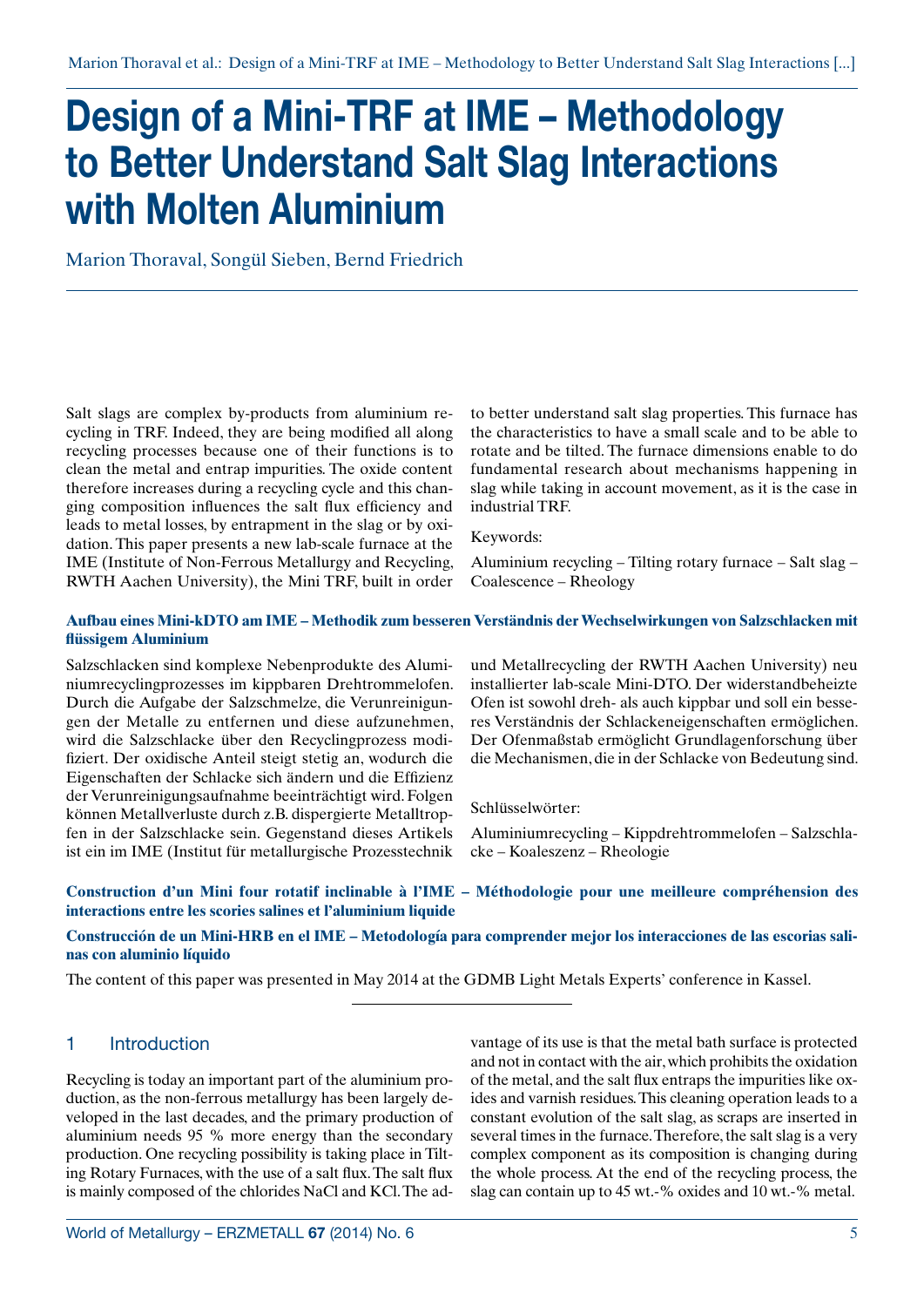This composition modification leads to a change of the slag properties: the salt flux becomes more and more viscous [1, 2] and the density difference between slag and aluminium will be always lower so that the metal/flux separation will be more complicated. Therefore, some metal droplets also stay entrapped in the salt slag. In order to reduce the metal content of the slag, some fluorides are added to the chlorides (often  $\text{Na}_3\text{AlF}_6$  or  $\text{CaF}_2$ ); this addition facilitates the cracking of the oxide layer on the metal droplets and enables their coalescence. This subject was largely considered by researchers, which is not the case of the movement influence on metal losses in TRF. Indeed, movement facilitates the cracking of oxide layers on metal droplets and promotes the meeting of metal droplets in the slag. This theme is often excluded from research and the IME decided to focus on it and to continue the fundamental research about metal losses in TRF. For this purpose, the IME has built a Mini TRF in order to be as close as possible to the industrial reality at a small scale.

#### 2 Research done at IME until today

#### 2.1 Coalescence tests at a small scale in a resistance furnace

The coalescence phenomenon and the role of fluorides have been nearly studied at IME.

Coalescence experiments have been conducted by SYDYKOV [3] and Besson [4] at small scale (crucibles with a volume of 150 ml) in a static resistance furnace. The experiments consisted in adding some small aluminium scraps in a salt bath with a determined composition and observe which fluoride addition was promoting the coalescence (Figure 1).

The results analysis consisted in leaching the samples and sieving the metal droplets. The classification of the metal droplets by size conducted to the calculation of a coalescence criterion (Eq. 1), enabling to determine how much of the initial scraps coalesced. The coalescence is supported by the use of fluoride, for example cryolite. Coalescence



Fig. 1: Experimental set-up for the coalescence tests

efficiency was strongly dependant on the presence of Mg in the alloy (Figures 2 and 3) [4].

$$
CE = \frac{\text{weight} > 2.5 \text{ mm}}{\text{total weight of recovered balls}} \cdot 100 \tag{1}
$$

The main advantage of these experiments is their scale. Indeed, the small scale enables to search the influence of each parameter separately. Besides, the experiments are short and do not need a lot of material and personal, therefore they can be repeated in order to obtain reliable results. Finally, it is also possible to test different atmospheres in the furnace. There are multiple experiments possibilities in this furnace.

However, the large drawback of this furnace is that only static trials are possible while movement plays a crucial role on the metal losses in a TRF. Indeed, it breaks the oxide layer on the metallic aluminium and promotes the meeting of free metal droplets in the slag. Static experiments enable to develop the research about the role of fluorides in the metal recycling process, but a rotating furnace would enable the research about the influence of the movement on the slag formation and the metal loss. Finally, static experiments necessitate a fluid bath whereas a salt



Fig. 2:

Coalescence efficiency of AA3104  $(0.8 \text{ to } 1.3 \text{ wt. % Mg})$  chips as a function of cryolite content in the salt (initial salt temperature  $=$ 800 °C or 875 °C)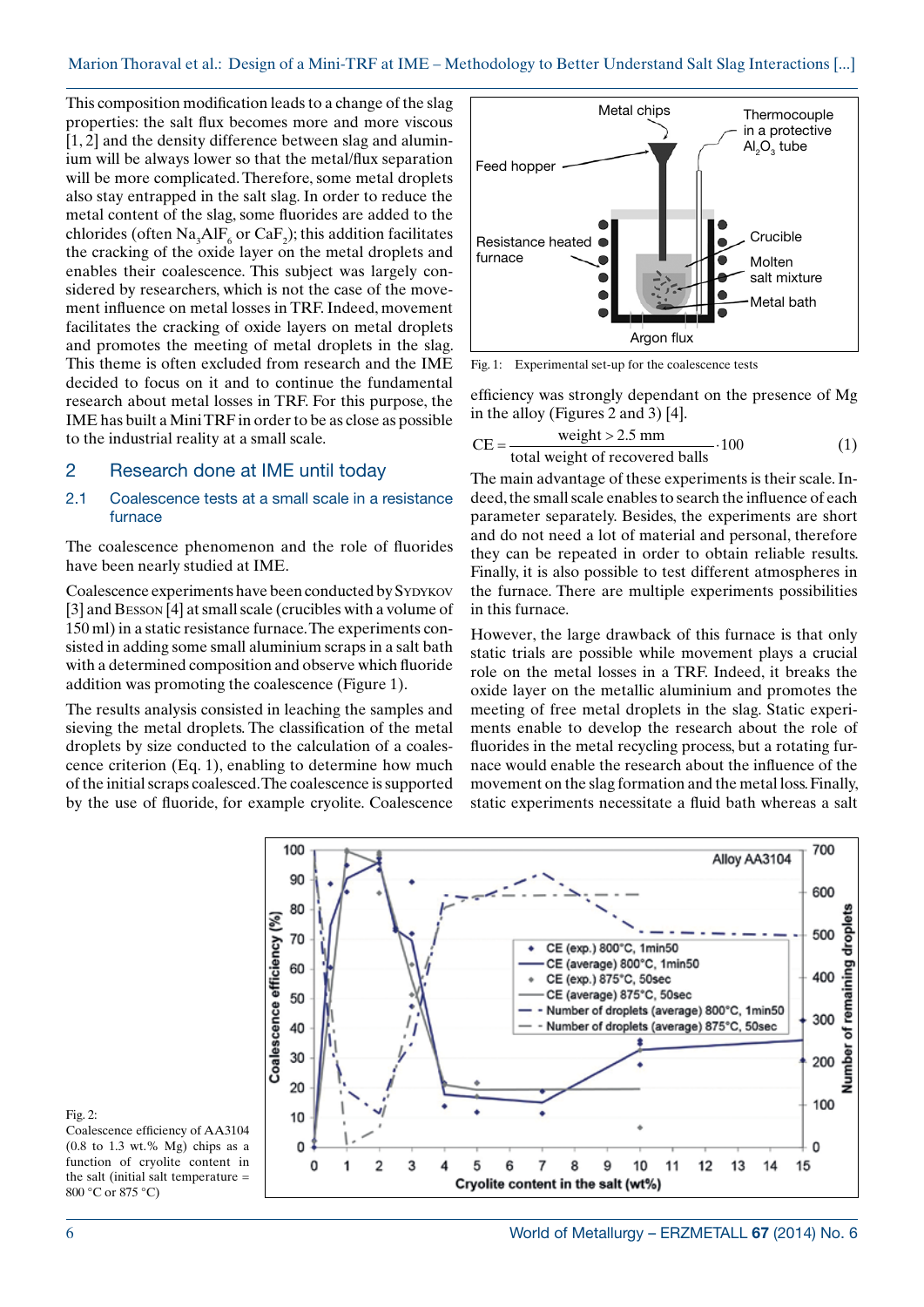

Fig. 3:

Coalescence efficiency of AA 8979 (low alloyed) chips as a function of cryolite content in the salt (initial salt temperature =  $800 °C$ )

flux becomes drier during a recycling process because of impurities entrapment. This also leads to large changes in the flux properties, like the viscosity [1] which has a large influence on the metal losses in it.

#### 2.2 TRF at demonstration scale

The IME Aachen also owns a large TRF, with an inner diameter about 1.4 m and a depth of 1 m, which corresponds to a volume around  $1 \text{ m}^3$  in a vertical position. By considering a tilting of 70° from the vertical position (corresponding to the tilting used by industries for aluminium recycling), the volume is limited at  $0.6$  m<sup>3</sup>. This furnace is heated by a gas burner, which is an advantage compared to the lab scale furnace as this heating modus is closer to industrial reality (Figure 4).

It is therefore possible to do recycling processes with this furnace which are very similar to the reality. This equipment is however not adapted to fundamental research about aluminium recycling, as this furnace asks a large



Fig. 4: Demonstration TRF at IME

amount of material and human staff. Therefore, it is often complicated to repeat trials because of a lack of time and material. Finally, the scale is so large that it is difficult to separate the different parameters and only study one phenomenon.

#### 2.3 Need of a small scale research equipment

In order to continue the fundamental research about salt flux properties and metal losses in aluminium recycling, a new furnace at small scale is needed. It has to be able to rotate and tilt, so the movement parameter can be taken in account in the research as it has a large impact on aluminium recycling in the industry.

The size of the furnace is also an important criterion, as repeating experiments will be more feasible with a small volume. Besides, a reduced volume enables to study parameters' influences separately. Finally, designing a new dynamic furnace with a scale comparable to the one of the lab-scale static furnace at IME would enable to determine the influence of movement on salt slag properties and functions.

#### 3 Design of the Mini TRF

The Mini TRF is a small resistance furnace with an inner volume of about 0.3 l, so that the volume is comparable to other lab-scale static furnace at IME. This furnace consists in a stainless steel frame (cubic box) containing a graphite crucible, heated by electrical resistances and thermally isolated. The pattern of the furnace can be seen in Figure 5. The furnace is closed by a lid which can be opened at any time with a wooden handle.

The furnace has two specific properties. First the stainless steel frame can be continuously tilted from 0° (vertical position) to 65°. The furnace in a tilted position can be seen in the left photo of the Figure 6. Besides, the inner graphite crucible rotates from 0 to 40 rpm. The rotation of the axis is carried out by an electrical motor.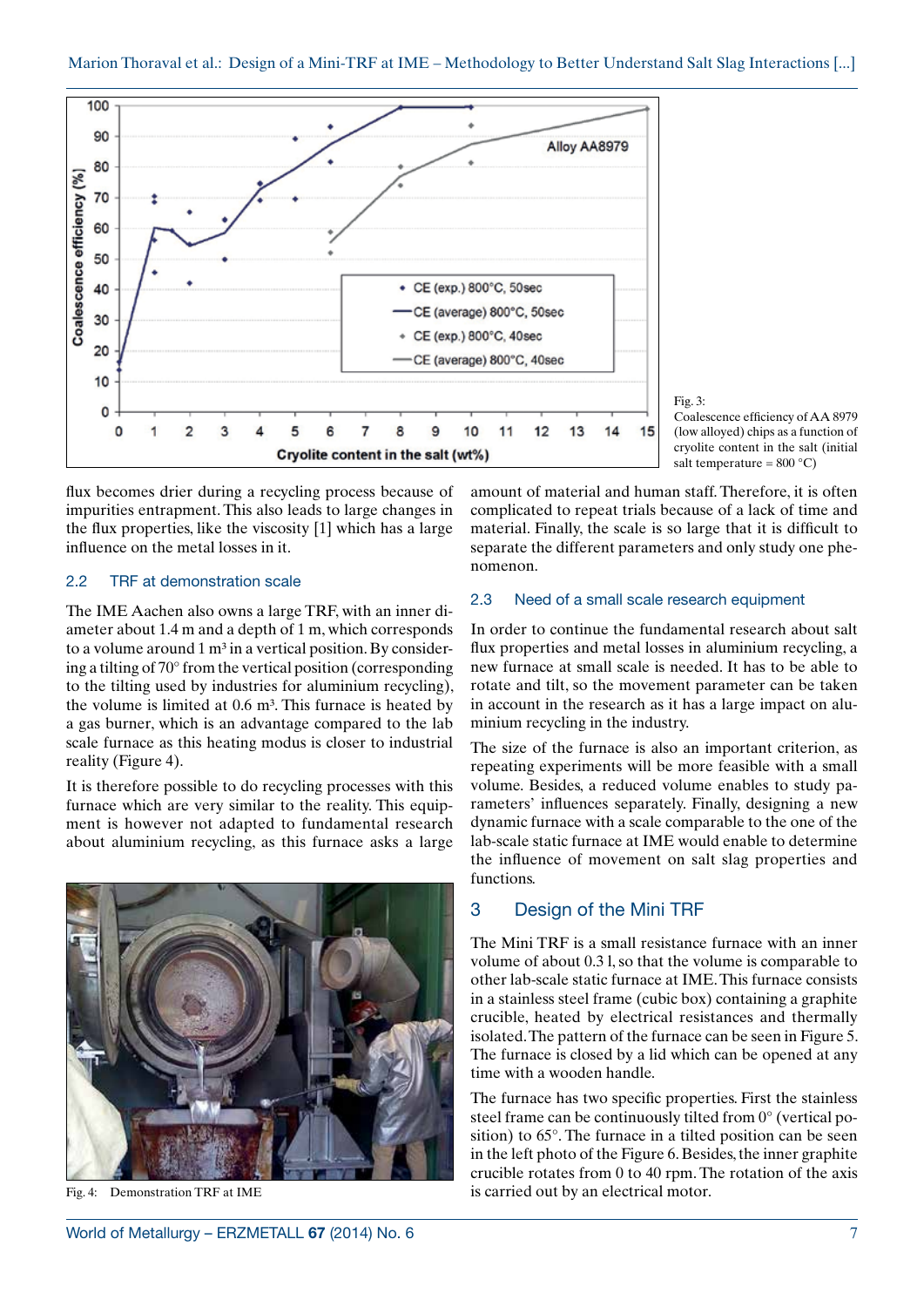

Fig. 5: Pattern of the Mini TRF (lengths in mm)



Fig. 6: Photos of the Mini TRF (left: overview, right: zoom on the opening)

The movement of the furnace does not interrupt or disturb the heating process of the furnace. A temperature of 1200 °C can be reached inside the graphite crucible.

The furnace has an electrical control system, where temperature profiles can be programmed, and rotational speed and tilting angle controlled. The Mini TRF works under an inert gas, argon. The gas inlet pipe is situated on the lid. In the lid is another hole, where thermocouple and gas measurement systems can be inserted (Figure 6, right photo).

As the graphite crucible is hardly removable from the furnace at high temperature, trials are done in alumina crucibles to facilitate the experimental set up. These alumina crucibles are inserted in the graphite outer crucible.

# 4 Commissioning of the furnace with first results

#### 4.1 Furnace parameters

In order to validate the furnace, recycling cycles at a very small scale were conducted and the final products were analyzed. The experimental set up was done so that the conditions are as close as possible to the industrial reality. The parameters range of an industrial furnace and those chosen for the Mini TRF for the validation of the furnace are summarized in Table 1.

Table 1:Parameters of a standard industrial TRF and chosen for the validation of the Mini TRF

| Furnace        | Tilting angle<br>$\lceil$ from the vertical diameter<br>position] | Inner<br>$\lceil m \rceil$ | Rotational<br>speed, rpm<br>$\lceil \min^{-1} \rceil$ |
|----------------|-------------------------------------------------------------------|----------------------------|-------------------------------------------------------|
| Industrial TRF | 70-80                                                             | $3 - 3.5$                  | $1 - 2$                                               |
| Mini TRF       | 65                                                                | 0.06                       | 30                                                    |

The tilting angle chosen for the validation was chosen as close as possible to the value from a standard industrial furnace.

The rotational speed was calculated considering that the Froude number from an industrial TRF is equal to the one of the Mini TRF [5]:

$$
N_{\rm Fr}^2 = \frac{n^2 D \pi^2}{g}
$$

with = Froude number,  $n =$  revolutions per second  $[s^{-1}]$ ,  $D =$  inner diameter [m],  $g =$  gravitational constant =  $9.81 \text{ m} \cdot \text{s}^{-2}$ 

Supposing that an industrial furnace has a rotational speed about 1 to 2 rpm and a diameter of 3 to 3.5 m, the rotational speed of the lab scale furnace should be adjusted to around 25 to 35 rpm in order to reach the same conditions. The mean value of 30 rpm was taken for conducting the experiments.

#### 4.2 Input material

A scrap charge of UBC's (mini-bales) was chosen for the validation. As the Mini TRF is an electrical furnace and is not heated by a burner, it was chosen to do a preliminary separated pyrolysis of the bales to remove the varnishes. This pyrolysis was conducted during 1 hour at 500 °C in an electrical furnace where argon was injected. The pyrolysed input scraps are shown in Figure 7.

The flux which was used in the Mini TRF consisted of a recycled equimolar NaCl-KCl salt, with an addition of



Fig. 7: Input material after pyrolysis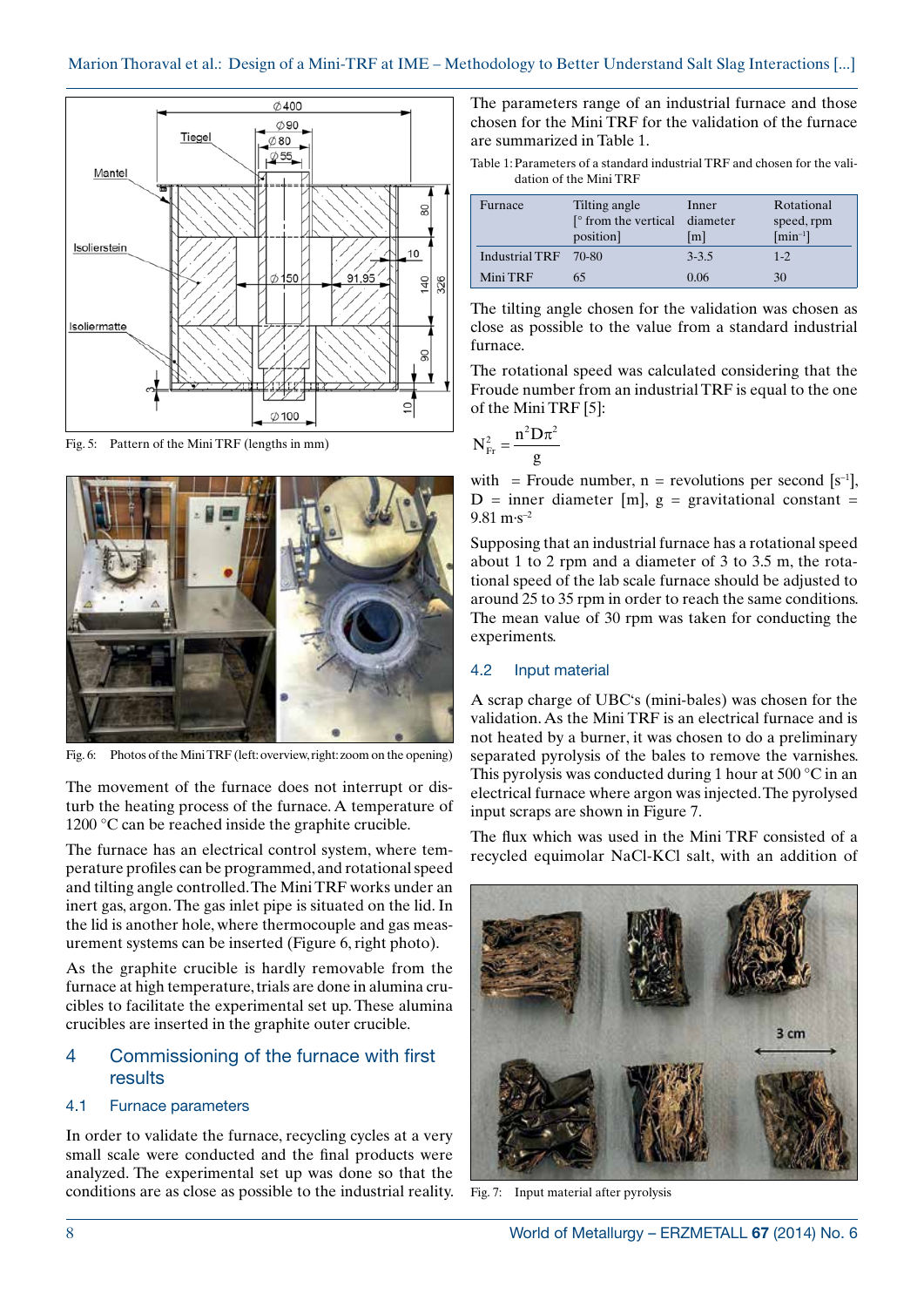2 wt.-% cryolite. Different salt/scraps ratio were tested in order to determine which conditions lead to a final salt slag similar to industrial ones. The parameters of the different experiments are summarized in Table 2.

Table 2:Experimental input material

| Salt/scraps ratio | Scraps                                | Salt                                                         |  |
|-------------------|---------------------------------------|--------------------------------------------------------------|--|
|                   |                                       |                                                              |  |
| 1/3               | 75 g of pyrolysed<br>scraps (6 bales) | 98 wt.-% of equimolar                                        |  |
| 2/3               |                                       | NaCl-KCl salt $+2$ wt.-%<br>Na <sub>2</sub> AIF <sub>6</sub> |  |
|                   |                                       |                                                              |  |

Simultaneously investigations of salt melts with small KCl proportions (5 to 30 wt.-%) were done. Pyrolysed UBC's (Figure 8) were melted in present of fluorides like  $\operatorname{CaF}_2$  and cryolite. Furthermore the influences of compact and loose input material were examined.



Fig. 8: Pyrolysed UBC chips at 550 °C, compact pyrolysed UBC chips

## 4.3 Description of the experimental set up

#### All experiments were performed at 750 °C.

In a first time, the salt was melted in the furnace. The 75 g of UBC's scraps were then inserted in the furnace in two times, with a waiting time of two minutes between the two charges. After the insertion of the last UBC's bale, the temperature of the furnace was maintained at 750 °C under an argon atmosphere during 15 minutes. After that time, the crucible was removed from the furnace and air cooled.

In the second test series the salt systems 70 wt.-% NaCl – 30 wt.-% KCl; 80 wt.-% NaCl – 20 wt.-% KCl; 95 wt.-%

NaCl – 5 wt.-% KCl were examined. Two additives namely  $\rm CaF_2$  and cryolite were added in the molten salt bath. After dissolving of the fluorides UBC's were molten inside the bath. The angle and rotation rate of the Mini TRF were equal for all trials.

In order to separate the slag from the metal and analyze it, the samples were leached in distilled water in order to dissolve the salt. The solutions were then filtered with fine paper and the residue was dried at 150 °C. This residue was finally ground in order to separate the metal from the impurities. The grinded residue under 90 µm was analyzed by X-ray fluorescence and with the brome methanol method in order to determine the metallic content. The part above 90 µm was supposed to be only metallic. The solution underwent ICP analyses.

#### 4.4 Analysis of preliminary results

A visualization of the different samples is presented in Figure 9. The obtained dross and metal and metal bath have different aspects, depending on the salt/scraps ratio. Without a salt usage, the obtained sample is very brittle and dirty; the impurities are mixed to the metal. By using salt, it can be easily noted by its light color that the metal bath is clean. An increase of salt leads to denser slag and reduces the metal entrapment in slag.

Two of the salt functions are brought forward with the metal recovery results in Figure 10. Indeed, the metal bath increases with the salt factor, which agrees with the facts that salt promotes the metal coalescence and cleans metal from impurities. The maximum metal bath is above 97 wt.-% of the initial charge, with an excess of salt, where no metal droplets could be found.

The experiments underline the salt factor significance as regards to the impurity degree of scraps: a reduced salt addition leads to a large metal content in the slag, which reaches 29 wt.-% of the initial charge for a salt/scraps ratio of 1/3 (Figure 11). The metal content values are of course not comparable to the industrial reality as the experiment duration was chosen so that differences between each trial are clear.



Fig. 9: Cooled samples after recycling cycles (up left: Salt/scraps = 0; up right:  $S/s = 1/3$ ; bottom left:  $S/s =$  $2/3$ ; bottom right:  $S/s = 1$ )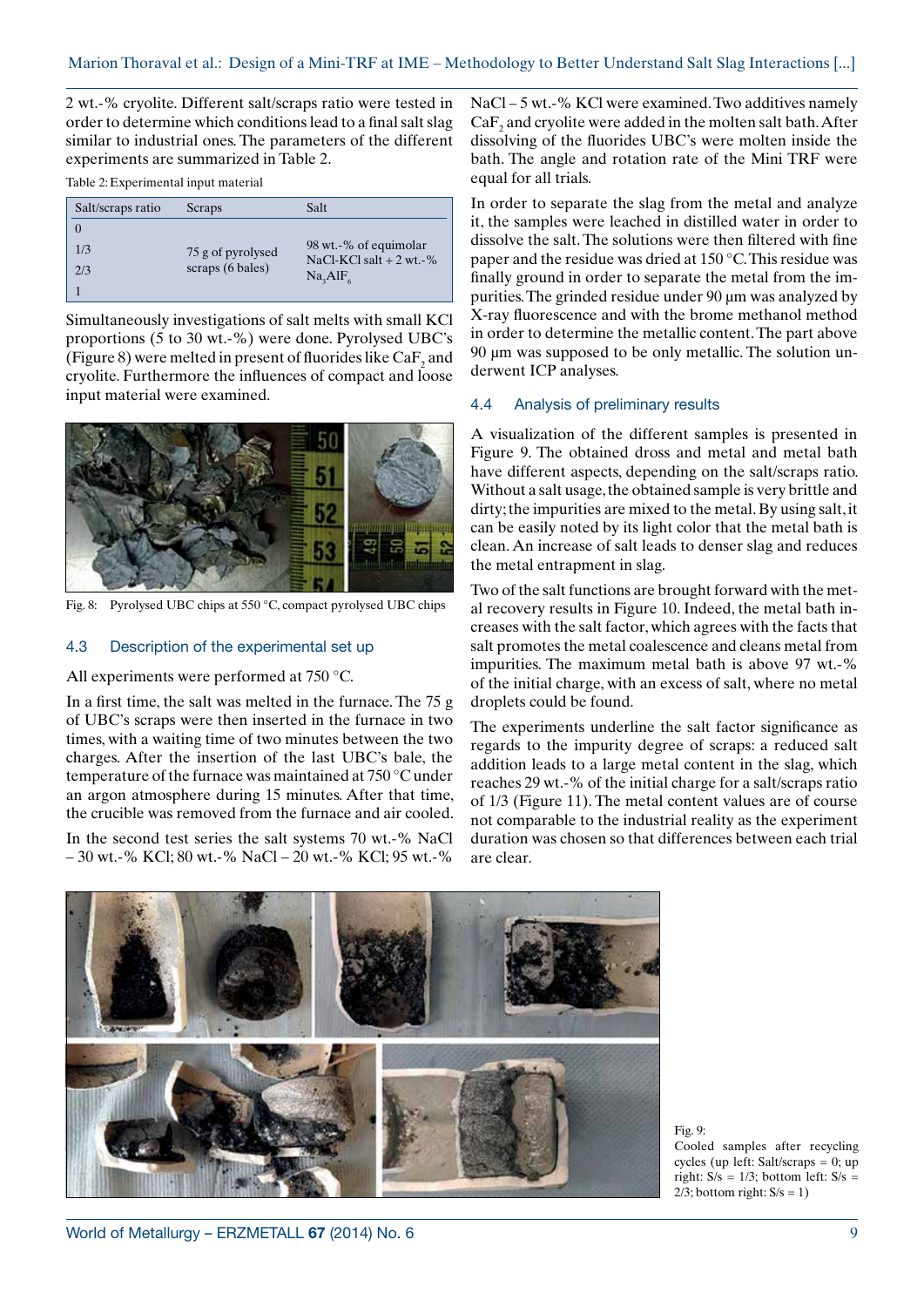

Fig. 10: Metal recovery of the samples depending on the salt factor



Fig. 11: Dross/slag characteristics

In the case of the free-salt experiment, the metal bath is similar to the values obtained by a 2/3 salt factor. However, the metal quality is worse as pyrolysis residues are remaining.

Finally, the missing part of the initial charge corresponds to pyrolysis residues (rests of varnish and oxides), and the rest is due to oxidation in the furnace. Indeed, the argon atmosphere is briefly broken by opening the lid and loading the furnace.

The dross amount formed during the recycling processes strongly depends on the salt factor: it normally increases with the salt quantity initially inserted in the furnace. However, it can be observed that the final mass of slag is always lower than initial salt weight; this difference can reach 15 g and is due to the salt evaporation during the process. The free-salt process leads to a reduced amount of dross, lower than 2 g.

Salt is largely the main component of slags coming from processes with salt usage. Its content is already higher than 80 wt.-% for a salt factor of 1/3 going and increases until 96 wt.-% for the highest factor.

By calculating the oxide mass in dross, it appears that whatever the salt factor chosen for the recycling process, this mass stays constant, between 1 and 2 g. This constancy approves the airtightness of the Mini TRF; this oxide content consists of pyrolysis rests, coming from the initial charge and no or a negligible oxidation happens in the furnace. The rest of the slag mainly consists of fine metallic particles and carbon residues.

These compositions are far away from industrial black dross compositions from TRF, where the oxide content consists of 35 to 60 wt.-% of the slag [6, 7], depending on the type of charge, the salt factor and the burner settlings. The gap between the results and industrial slag compositions is due to the fact that a lower salt factor is often used and some oxidation may happen in an industrial TRF.

The test series with reduced KCl component show that cryolite supports coalescence regardless of whether the input material is loose or compact. The coalescence of the loose UBC chips is insufficient, if  $CaF<sub>2</sub>$  is added (Figure 12). The metal droplets are entrapped in the salt slag. Separation of salt slag and metal ingot couldn't be achieved. Indeed, compacting of the material induces better coalescence in the case of  $CaF_2$ .

These first results enable to see the evolution of the salt efficiency in relation to its factor and highlight two of the salt functions. The next step is to take the oxidation factor in account.